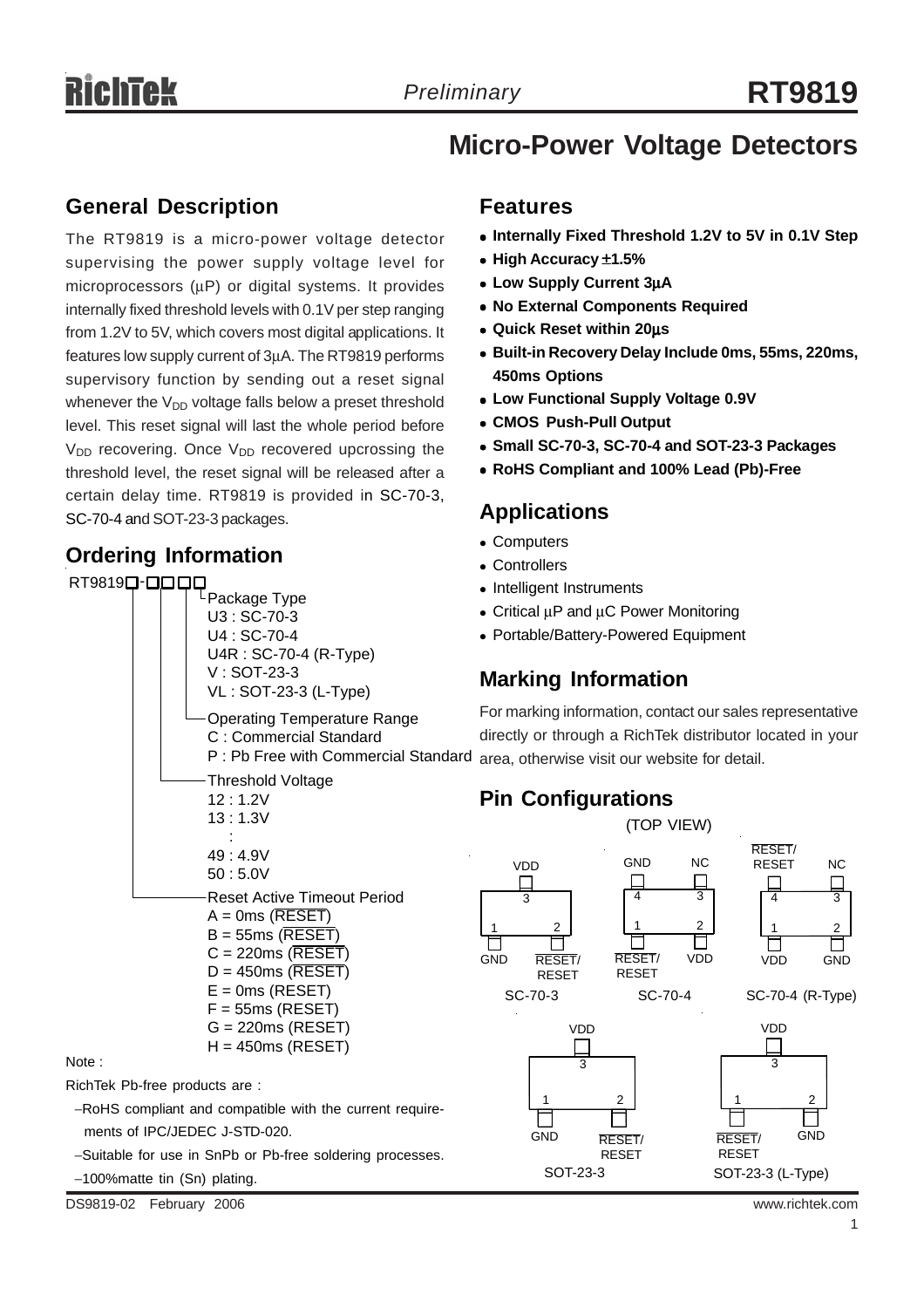# **Typical Application Circuit**



## **Functional Pin Description**

| <b>IPin Name</b> | <b>Pin Function</b>                |
|------------------|------------------------------------|
| <b>GND</b>       | Ground                             |
| <b>RESET</b>     | Active Low Push-Pull Reset Output  |
| <b>RESET</b>     | Active High Push-Pull Reset Output |
| VDD              | lPower Pin                         |

## **Function Block Diagram**

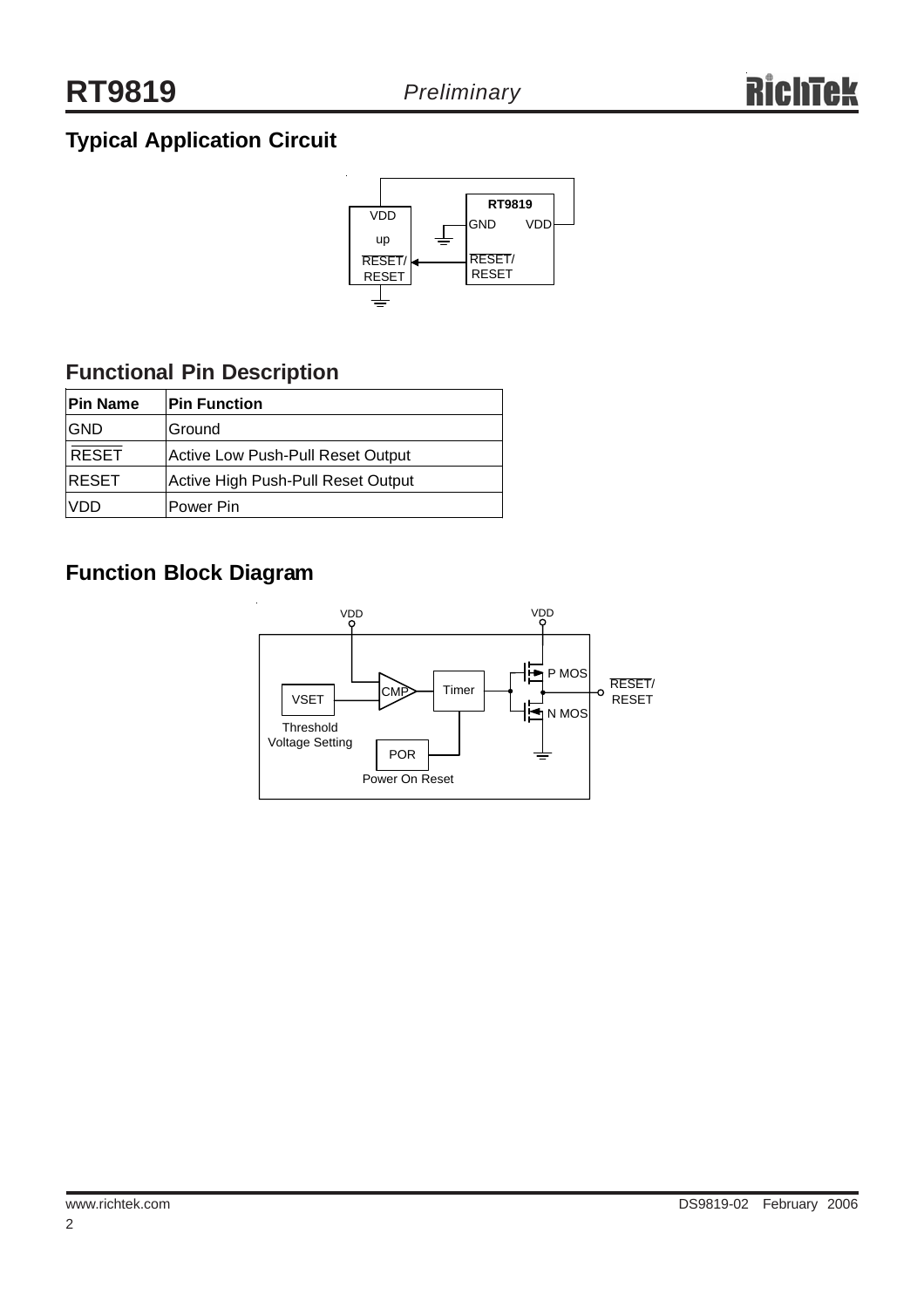#### **Absolute Maximum Ratings** (Note 1)

| • Terminal Voltage (with Respect to GND)                       |  |
|----------------------------------------------------------------|--|
|                                                                |  |
|                                                                |  |
|                                                                |  |
| • Power Dissipation, PD $@$ T <sub>A</sub> = 25 <sup>°</sup> C |  |
|                                                                |  |
|                                                                |  |
| • Package Thermal Resistance (Note 4)                          |  |
|                                                                |  |
|                                                                |  |
|                                                                |  |
|                                                                |  |
| • ESD Susceptibility (Note 2)                                  |  |
|                                                                |  |
|                                                                |  |
|                                                                |  |

#### **Recommended Operating Conditions** (Note 3)

#### <sup>z</sup> Junction Temperature Range---------------------------------------------------------------------------------------- -40°C to 125°C

## **Electrical Characteristics**

 $(V_{DD} = 3V$ , unless otherwise specified)

| <b>Parameter</b>                                    |           | Symbol                | <b>Test Conditions</b>                                             | Min                                      | <b>Typ</b>    | <b>Max</b> | <b>Units</b> |
|-----------------------------------------------------|-----------|-----------------------|--------------------------------------------------------------------|------------------------------------------|---------------|------------|--------------|
| Operating V <sub>DD</sub> (V <sub>OUT</sub> ) Range |           | <b>V<sub>DD</sub></b> | <b>RT9819A/B/C/D</b>                                               | 0.9                                      |               | 6          | V            |
|                                                     |           |                       | RT9819E/F/G/H                                                      | 1.1                                      | $-$           | 6          |              |
| <b>Supply Current</b>                               |           | l <sub>DD</sub>       | $V_{TH} = 3V$ , $V_{DD} = 4.5V$ T <sub>A</sub> = 27 <sup>°</sup> C |                                          | 3             |            | μA           |
| <b>Reset Threshold</b>                              |           | V <sub>TH</sub>       | $T_A = 27$ °C                                                      | 1.2 to $5.0$<br>$\overline{\phantom{a}}$ |               | $-$        | V            |
| <b>Threshold Voltage Accuracy</b>                   |           | $\Delta V$ TH         | $T_A = 27$ °C                                                      | $-1.5$                                   | $- -$         | $+1.5$     | %            |
| V <sub>DD</sub> Drop to Reset Delay                 |           | t <sub>RD</sub>       | $Drop = V_{TH} - 125mV$                                            | 20<br>--<br>--                           |               |            | μS           |
|                                                     | RT9819A/E |                       | $V_{DD} \geq 1.02 \times V_{TH}$                                   | --                                       | $\Omega$      | --         | ms           |
| <b>Reset Active</b>                                 | RT9819B/F |                       |                                                                    | --                                       | 55            | --         | ms           |
| Time Out Period                                     | RT9819C/G | t <sub>RP</sub>       |                                                                    | --                                       | 220           | --         | ms           |
|                                                     | RT9819D/H |                       |                                                                    |                                          | 450           | --         | ms           |
| <b>RESET Output Voltage Low</b>                     |           | VOL                   | $3 = V_{DD}$ < $V_{TH}$ $I_{SINK}$ > 3.5 mA                        |                                          | 0.4           |            | V            |
| <b>Hysteresis Width</b><br><b>V<sub>HYS</sub></b>   |           |                       |                                                                    |                                          | $0.01 V_{TH}$ |            | V            |

**Note 1.** Stresses listed as the above "Absolute Maximum Ratings" may cause permanent damage to the device. These are for stress ratings. Functional operation of the device at these or any other conditions beyond those indicated in the operational sections of the specifications is not implied. Exposure to absolute maximum rating conditions for extended periods may remain possibility to affect device reliability.

**Note 2.** Devices are ESD sensitive. Handling precaution recommended.

**Note 3.** The device is not guaranteed to function outside its operating conditions.

**Note 5.** θ<sub>JA</sub> is measured in the natural convection at T<sub>A</sub> = 25°C on a low effective thermal conductivity test board of JEDEC 51-3 thermal measurement standard.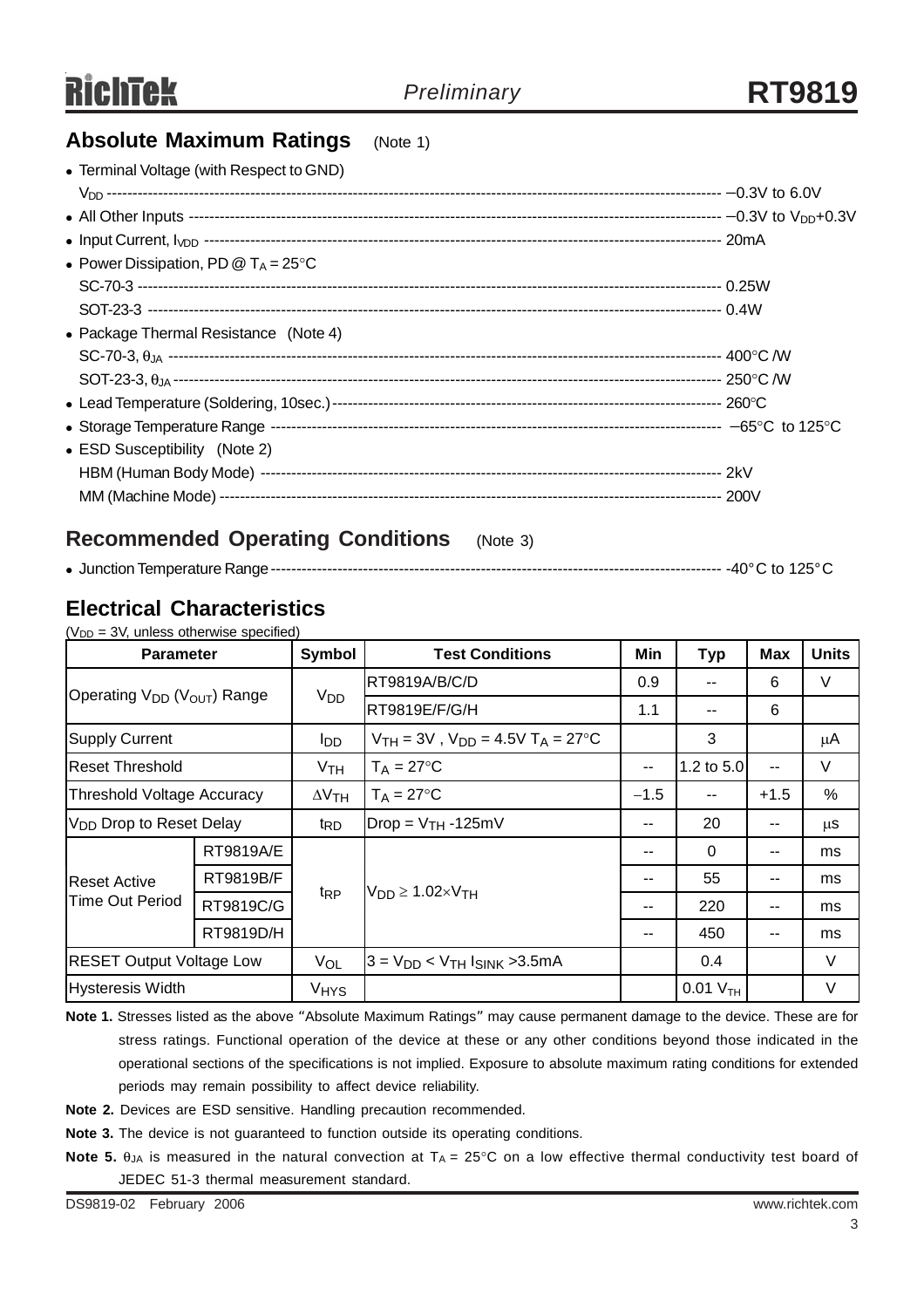# **Typical Operating Characteristics**









**Output Voltage vs. Input Voltage**



**Supply Current vs. Input Voltage**

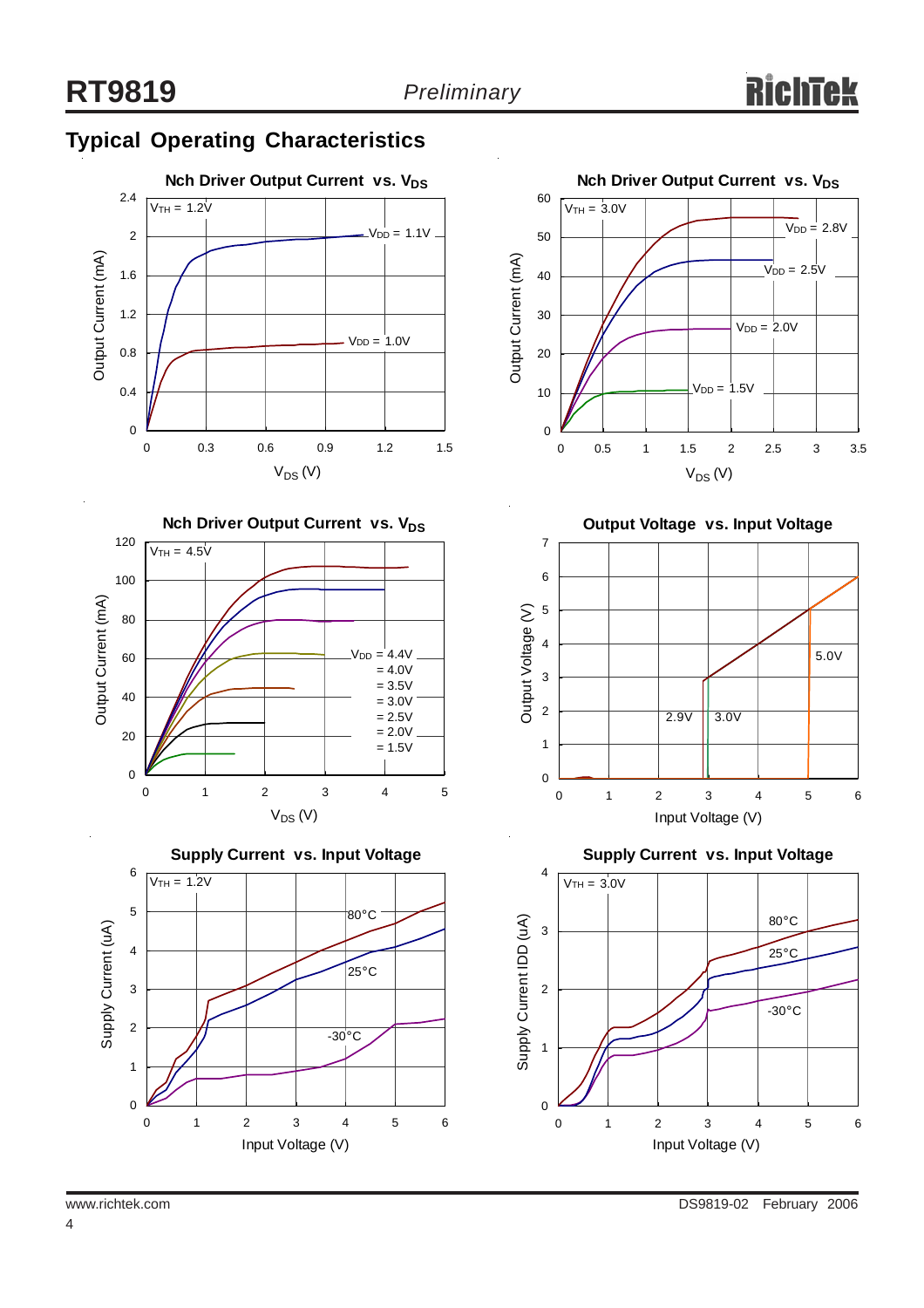# ichtek













**Power-Down Reset Delay vs. Temperature**



**Nch Driver Sink Current vs. Input Voltage**

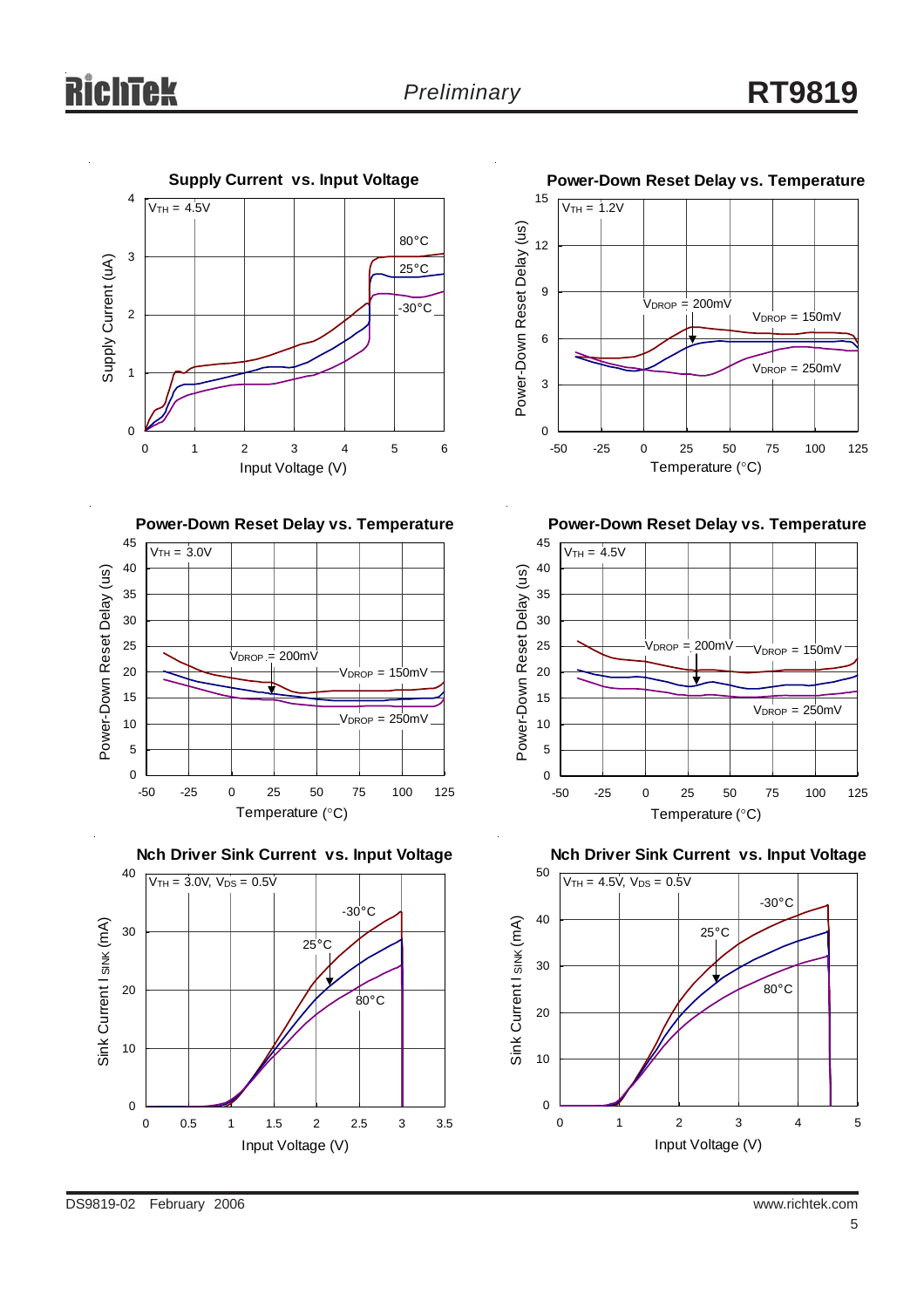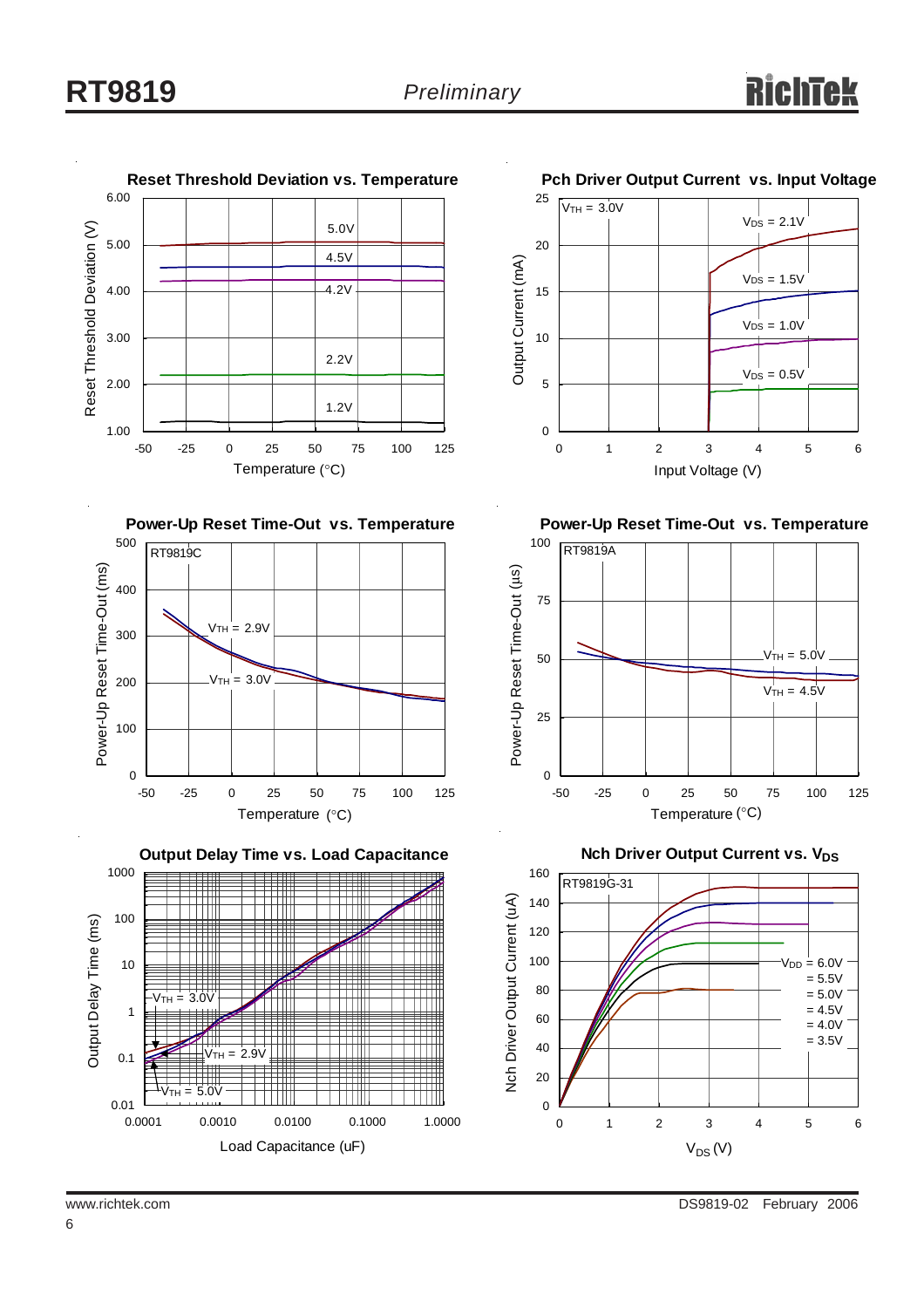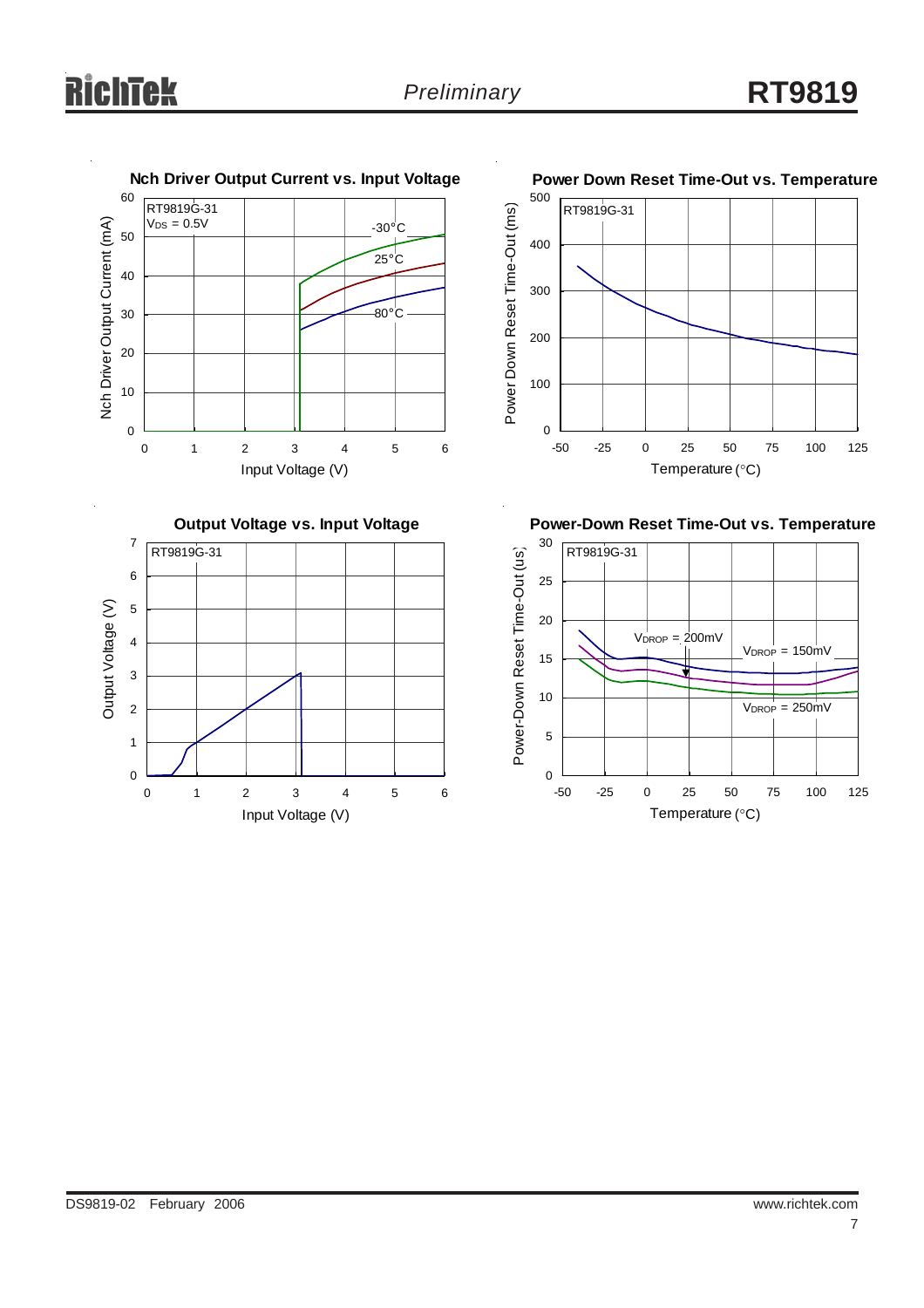## **Application Information**

#### **Benefits of Highly Accurate Reset Threshold**

Most μP supervisor ICs have reset threshold voltages between 1% and 1.5% below the value of nominal supply voltages. This ensures a reset will not occur within 1% of the nominal supply, but will occur when the supply is 1.5% below nominal.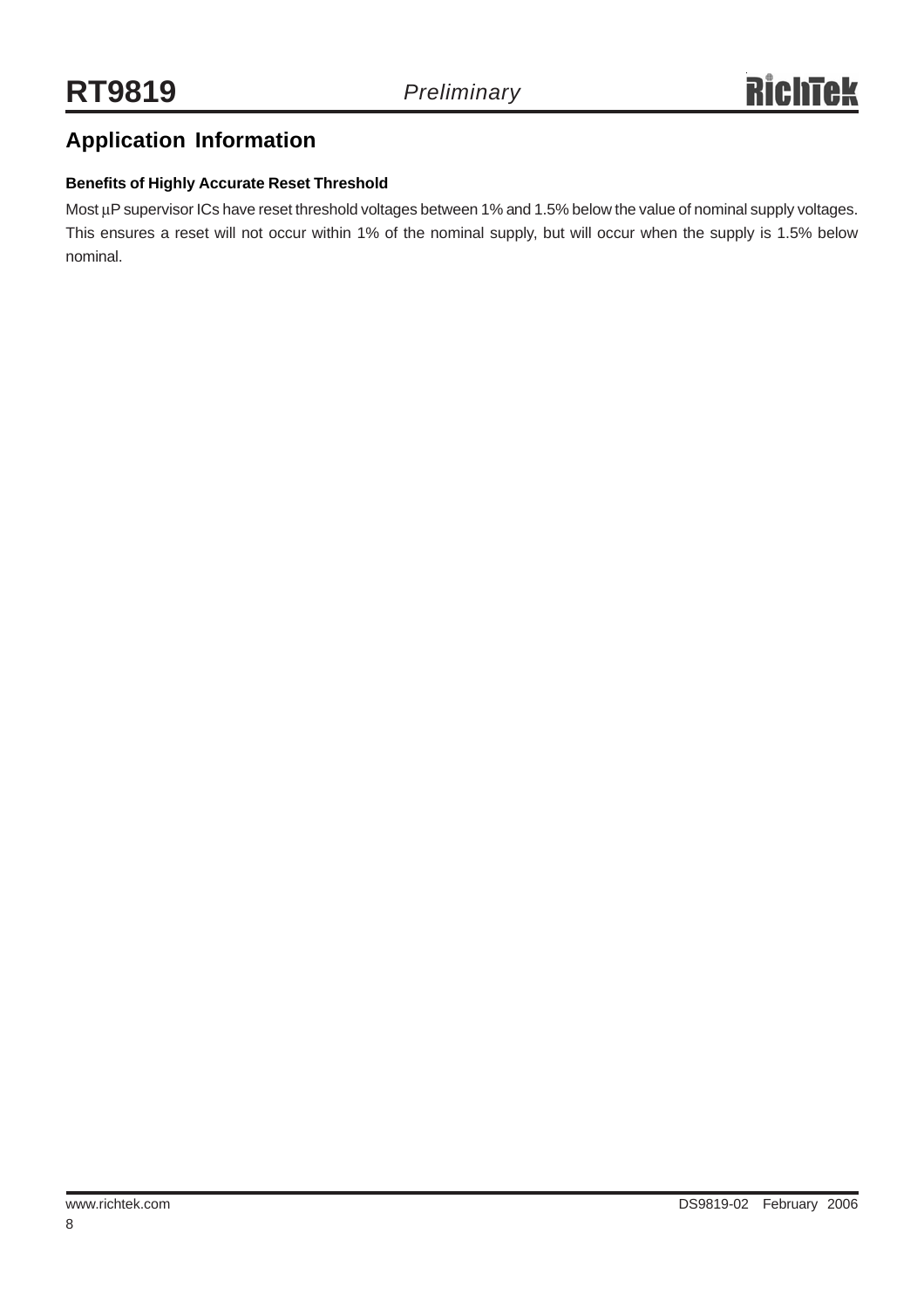# **Outline Dimension**

l,



L



| <b>Symbol</b>  | <b>Dimensions In Millimeters</b> |            | <b>Dimensions In Inches</b> |       |  |
|----------------|----------------------------------|------------|-----------------------------|-------|--|
|                | Min                              | <b>Max</b> | Min                         | Max   |  |
| A              | 0.800                            | 1.100      | 0.031                       | 0.044 |  |
| A <sub>1</sub> | 0.000                            | 0.100      | 0.000                       | 0.004 |  |
| B              | 1.150                            | 1.350      | 0.045                       | 0.054 |  |
| b              | 0.150                            | 0.400      | 0.006                       | 0.016 |  |
| С              | 1.800                            | 2.450      | 0.071                       | 0.096 |  |
| D              | 1.800                            | 2.250      | 0.071                       | 0.089 |  |
| е              | 1.300                            |            | 0.051                       |       |  |
| н              | 0.080                            | 0.260      | 0.003                       | 0.010 |  |
|                | 0.210                            | 0.460      | 0.008                       | 0.018 |  |

**SC-70-3 Surface Mount Package**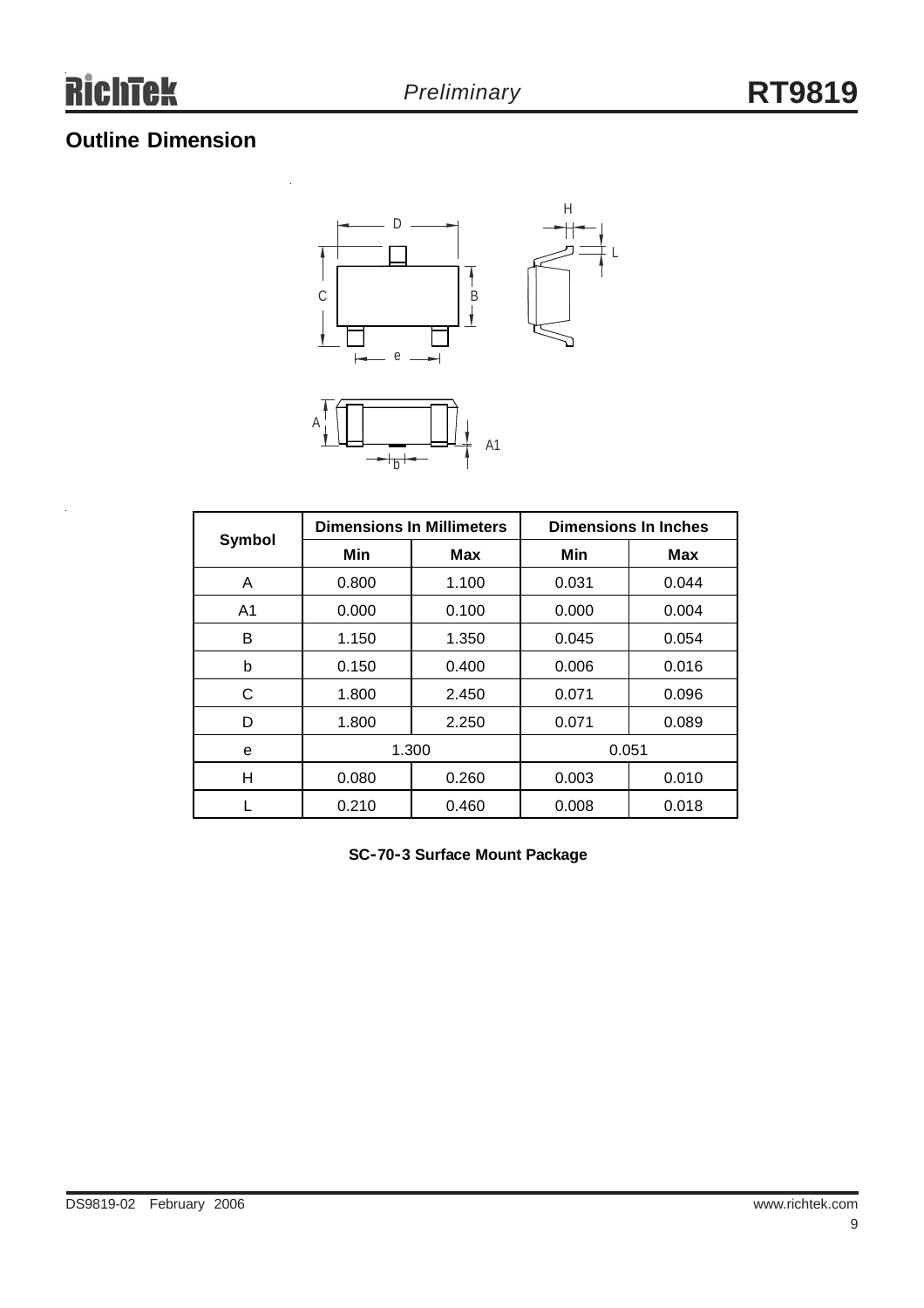

| Symbol         | <b>Dimensions In Millimeters</b> |       | <b>Dimensions In Inches</b> |            |  |
|----------------|----------------------------------|-------|-----------------------------|------------|--|
|                | Min                              | Max   | Min                         | <b>Max</b> |  |
| A              | 0.800                            | 1.100 | 0.031                       | 0.043      |  |
| A <sub>1</sub> | 0.000                            | 0.100 | 0.000                       | 0.004      |  |
| в              | 1.150                            | 1.350 | 0.045                       | 0.053      |  |
| b              | 0.150                            | 0.400 | 0.006                       | 0.016      |  |
| C              | 1.800                            | 2.450 | 0.071                       | 0.096      |  |
| D              | 1.800                            | 2.250 | 0.071                       | 0.089      |  |
| e              | 1.300                            |       | 0.051                       |            |  |
| н              | 0.080                            | 0.260 | 0.003                       | 0.010      |  |
|                | 0.210                            | 0.460 | 0.008                       | 0.018      |  |

**SC-70-4 Surface Mount Package**